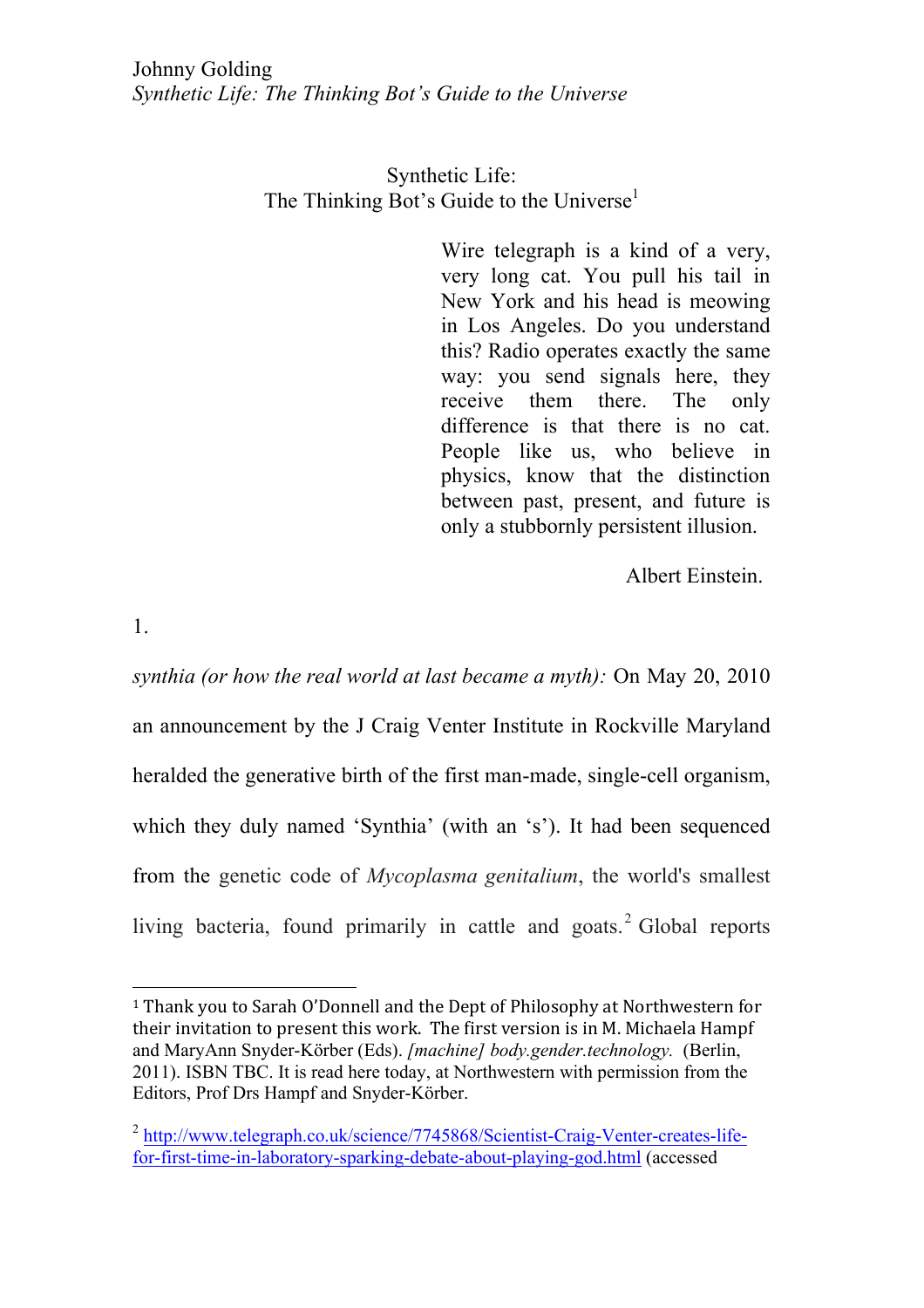flooded over the web and other communication technologies, describing in lurid detail how the 'natural' DNA of the *Mycoplasma genitalium* was stripped out from its cell, copied point for point, re-sequenced, imprinted with a watermark, uploaded into its bio-original as an artificial – that is to say, synthetic, life form. It was considered a '*LIFE* form' because this new (artificial) cell, now, and without any of its 'natural' bio-matter, began to replicate bio-logically. And while it is true that this replication (and what it produced) might not be seen quite at the same level as when Dr Frankenstein's Monster's finger trembled as a sign of life on his laboratory table – this replication held all the same terrors/jubilations /ethical conundrums – and promises—of that  $19<sup>th</sup>$  century shout: "IT'S ALIVE! IT'S ALIVE!"

In the beginning, you see, there *was* the Word. And that word was: Synthia.

2.

<u> 2002 - Andrea San Andrew Maria (h. 1888).</u><br>2003 - Andrew Maria (h. 1882).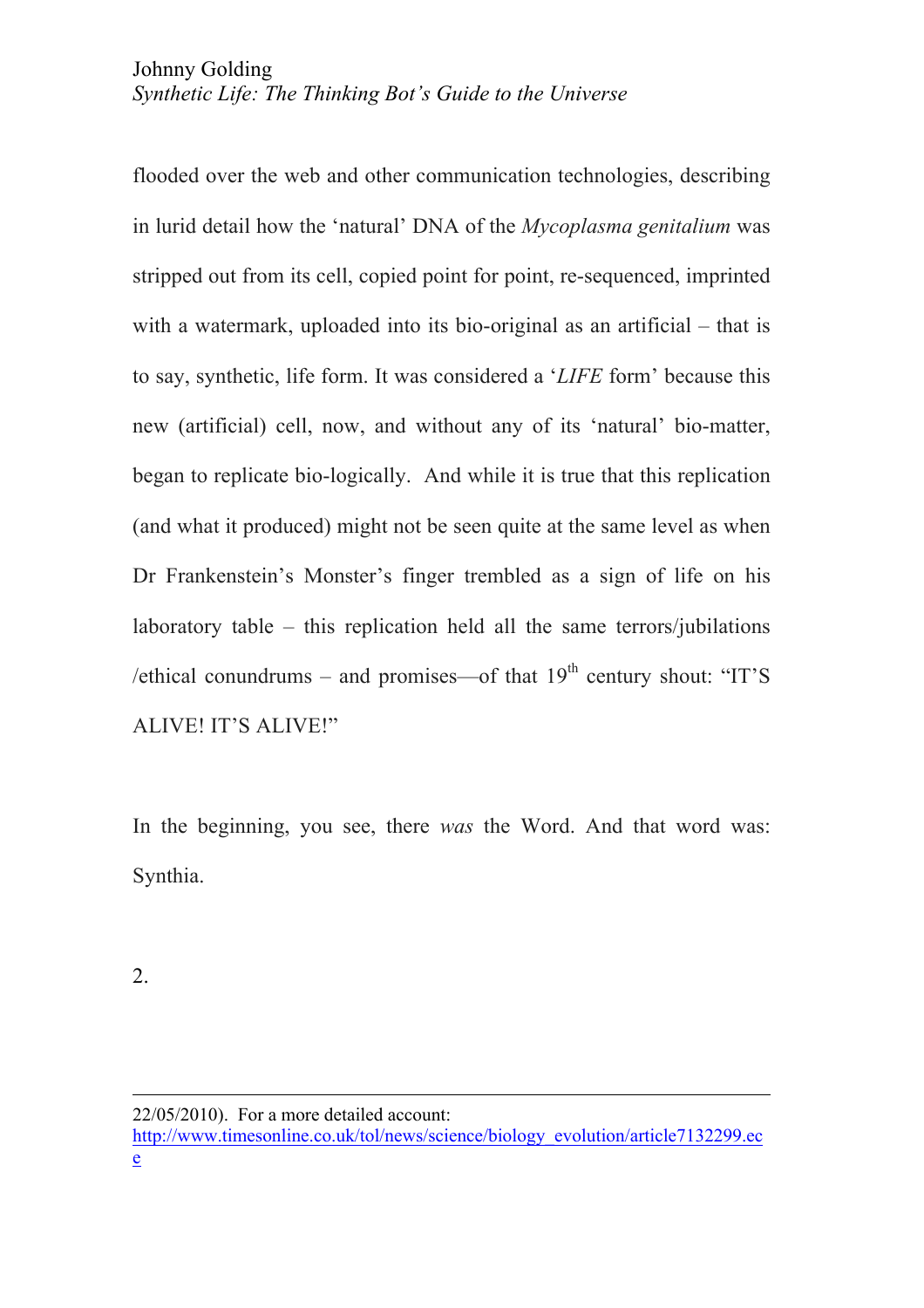*complexity.* The important point about Synthia is not that – or not just that – 'she' would be heralded as a monster in single-cell form. It is not even that her emergence, or for that matter, the emergence of bot-learned decision making, augmented realities, dark matter, the uses and abuses of Dolly and her cloned sisters before her, 'always already' put into question the very nub of what constitutes a 'she', not to mention the very meaning of being 'alive' and whether one should or should not play Creator. It also put into sharp relief the very ontologies through which one might grasp this most modern of post-postmodern conditions. For this seemingly innocuous little event generically called Synthia was in fact a paradigmatic sea-change, a grounding event birthing a certain kind of knowledge system, whose very meaning, indeed whose origins (if this be the right word) would emerge less from the semiotics of signs and signifiers, phalluses and lacks, and more from a simple re-iterative algorithmic cogency, a simulacra deeply coded in the she-wolves of myths and founding civilizations.

This deeply superficial heterologic 'knowledge system event', fractal in nature, infinitely regressive, and aggressively successful in its *virility* to *make* meaning 'take' place, births/invents complexity as eternally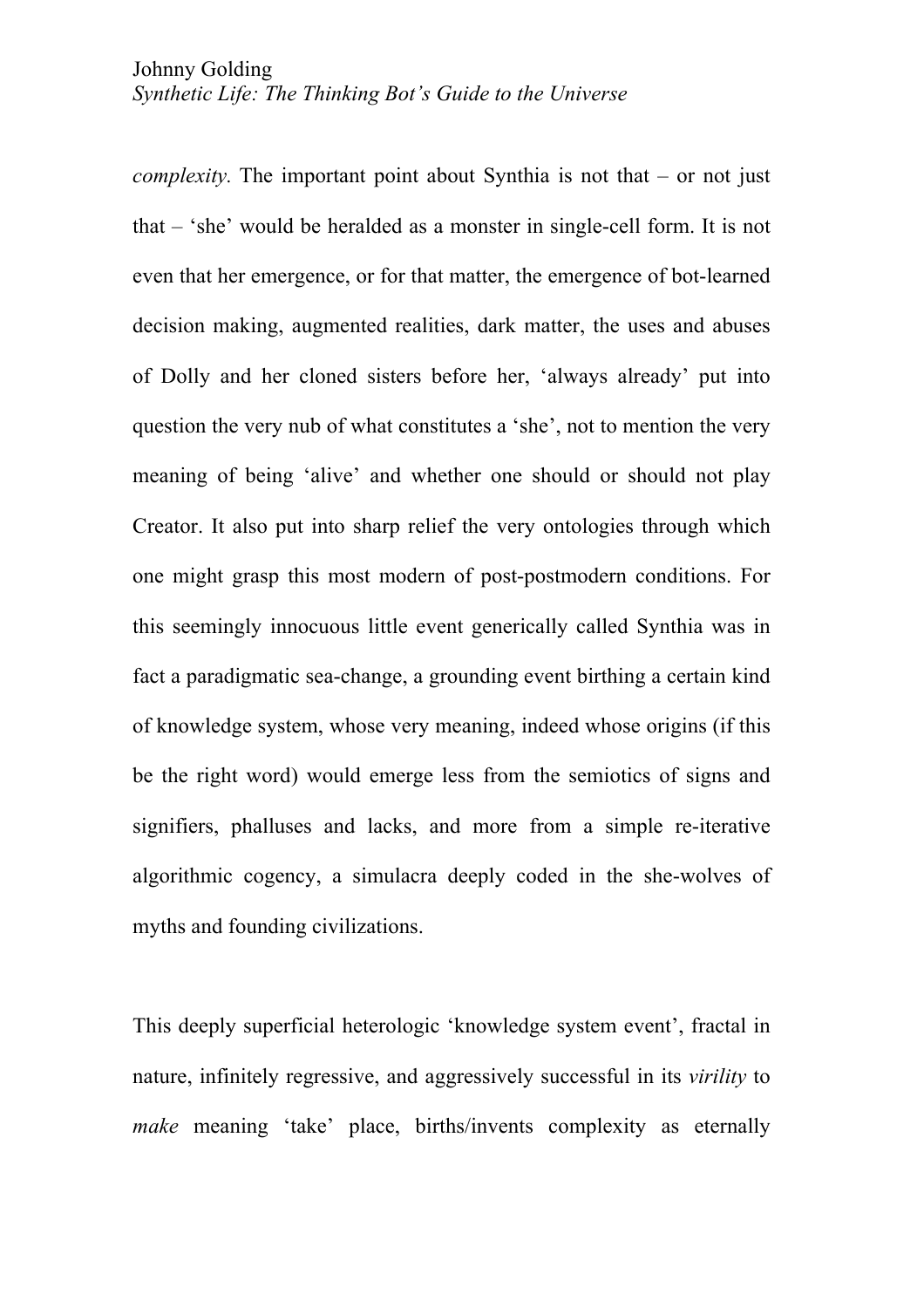returning simulacra, without ever getting beyond, beside or inside 'herself'. It is a whole new soaring, this multiply inhabited single-celled will to power, this newborn Zarathustra, forging a slice-minutiae of expression with no absolute roadmap, marker, or destiny. Deleuze preguessed this move as a 'reverse Platonism', a kind of simulacrum of sense (Deleuze, *The Simulacrum*, 254-56). Lyotard shaped it as figural; that is, as a kind of "lesson in darkness, like the paintings of a blind man" – the very gesture required to make imagelessness gather momentum, materiality and, in its wake, come alive. (Lyotard, *Leçon de Ténèbres* 31; Lyotard *Discourse, Figure* 353).

3.

*ana-materialism (dimension).* The usual culprits of time and space (or time as distinct from space and vice versa), along with identity, meaning, Existenz, Being, reconfigure via a relational morphogenesis of velocity, mass, and intensity. This is an immanent surface cohesion, the compelling into a 'this' or a 'here' or a 'now', a *spacetime* terrain, a collapse and rearticulation of the tick-tick-ticking of distance, movement, speed, born through the repetitive but relative enfolding of otherness, symmetry and diversion. (Cox & Foreshaw 57, 71-2; Mandelbrot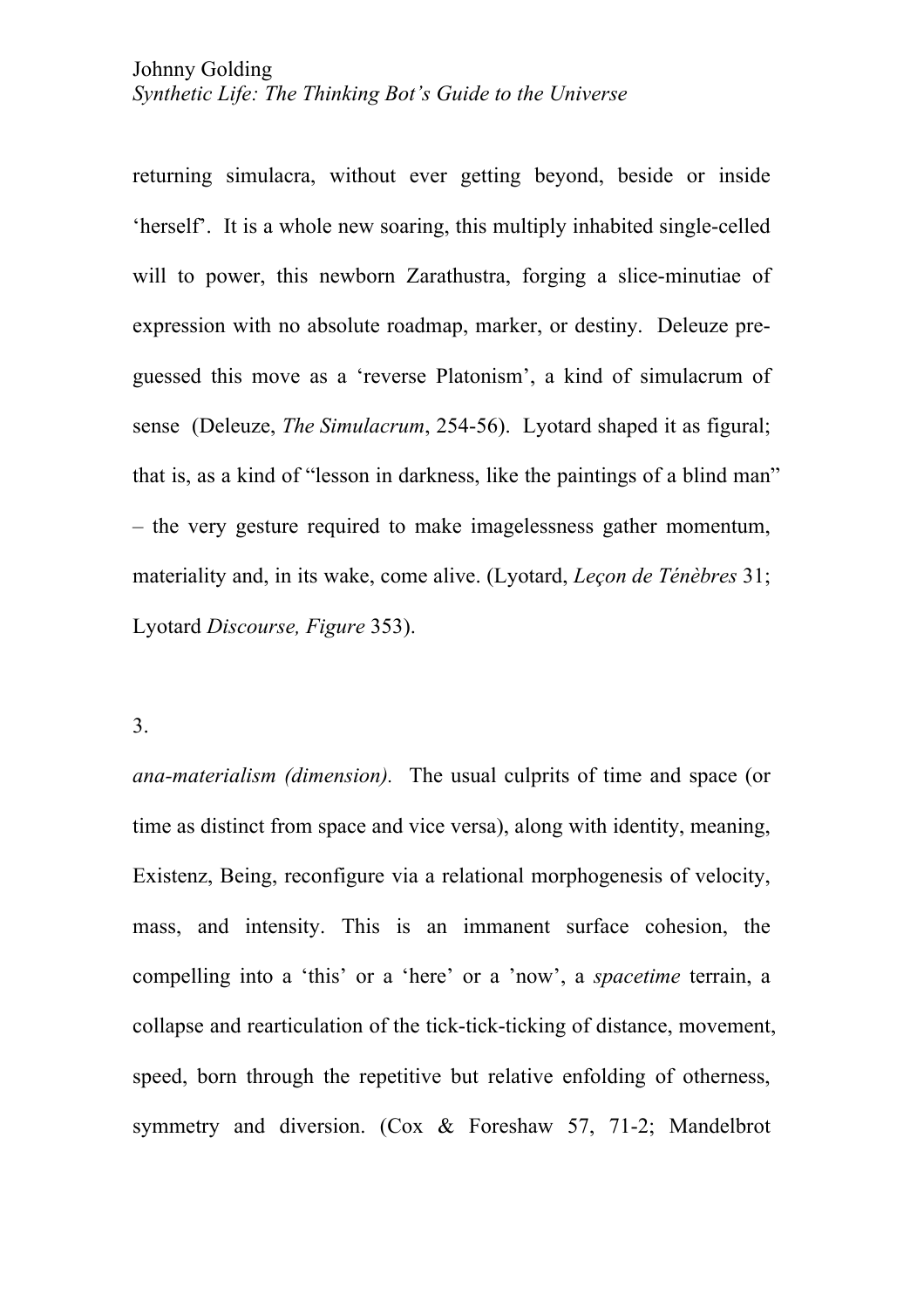*Fractal Geometries,* 6-24). This cohesive slice, this dimension, must be understood in the strongest temporal/spatial sense of difference as 'altogether different', fourth dimensionally different. It names a kind of 'being-with-altogether-different' difference as an ana-materiality – neither material nor non-material – which, despite (or because of) this apparent paradox, reiteratively resembles and re-assembles platforms, planes, plateaus, surfaces as de-territorialised plural or multiversal singularities into the 'being-with' singular plural as Nancy would name it, of an 'inoperative community' fractal in nature, immanent in design, and perfectly repetitive in its bio-logic enfoldment. (Nancy *Being Singular Plural* 2-5 and Nancy *Inoperative Community* 19, 53; Marks 5- 11; 163-65).

Distant cousin to the fragment, which can be distinguished by its relation to a concentrated 'whole' or 'totality' (as in a piece of a pie, ¼ of a 1, a thesis/antithesis of a synthetic unity and so on), this 'slice', this surface ana-material dimension, with no underlying structure or Archimedean point, pre-figures the figural as the presencing of the event so nonchalantly called 'Synthia' herself. She becomes both chronological sequence of an 'a-to-b-to-c' etc and an Aionic series of the-whatever-is,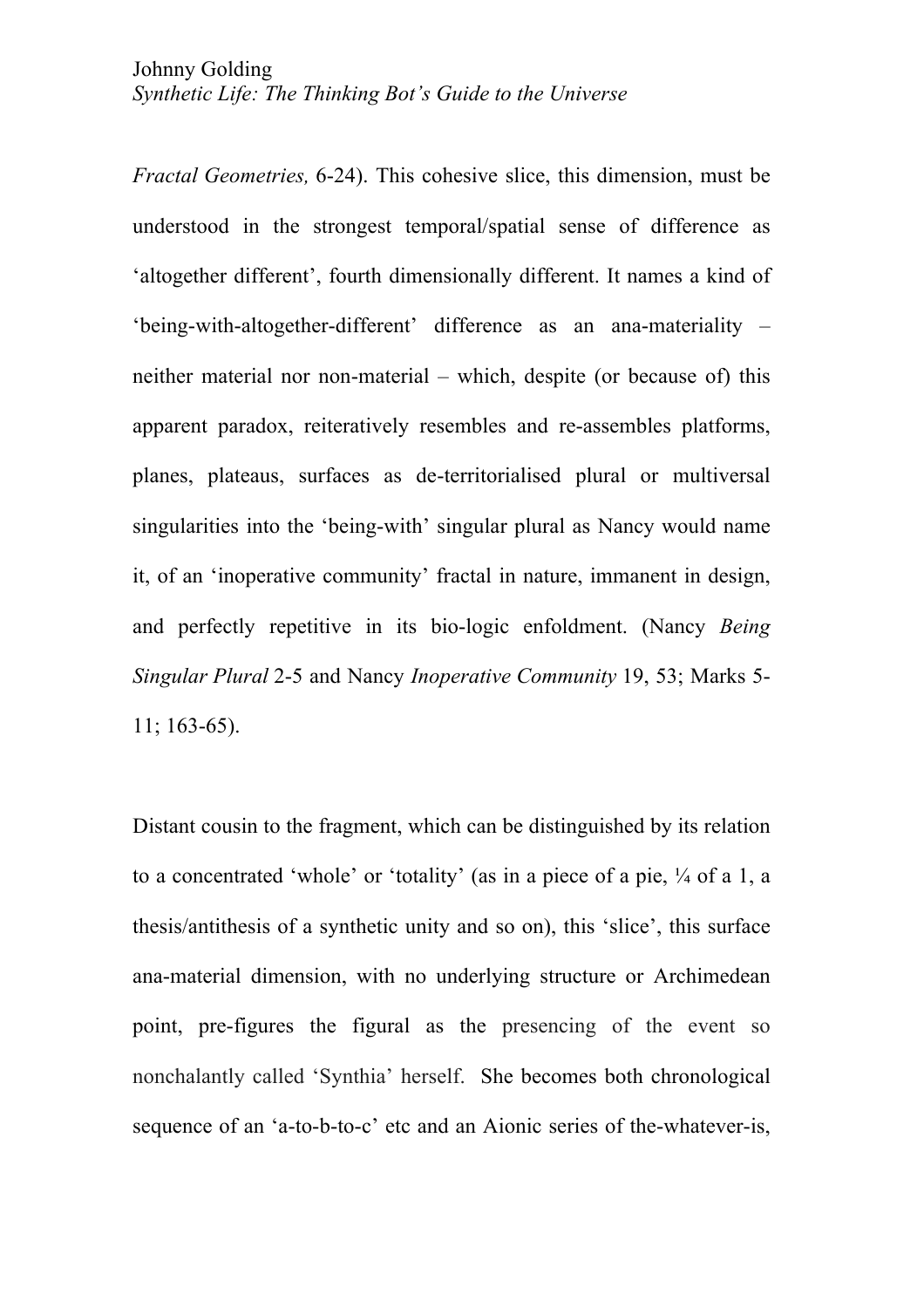morphing to the-whatever-else, morphing to the whatever-works, cohesively held together by the relativity of its attraction (=). Deleuze admits this move as 'the inclusion of the senses' – its colour, its rhythm, its beat, indeed, tactility itself (touch, smell, taste), which enables expression to 'come alive' (*The Logic of Sense*; 169-174; 181).<sup>3</sup> It's rather like the exposure of a spy having infiltrated an incorporeal bodysystem, a kind of secret agent without the agency swimming around in the realm of an aggressively frameless narrative. But here I am getting ahead of the story (the story of thinking, imagination, art).

## 4.

 

*from meta to zeta (fractal philosophy).* Of course there are many types of 'synthetic unities', each perfectly capable of igniting the Trojan horse problem whereby uninvited methodological assumptions and ontotheological conundrums can unknowingly or unwittingly be dragged into the picture. So when one pinches the use of Mandelbrot's fractal move, and in particular, his invention of the well-known formulation Zeta  $\rightleftharpoons$  $Z^2$  + C, it may be that our more detailed picture of Synthia is not without

<sup>&</sup>lt;sup>3</sup> Further elaborated in detail in Deleuze (1990) "Twenty-Third Series of the Aion", "Twenty-Fifth Series of Univocity" and "Twenty-Sixth Series of Language," pp. 162-67169-174; and 181-182, respectively.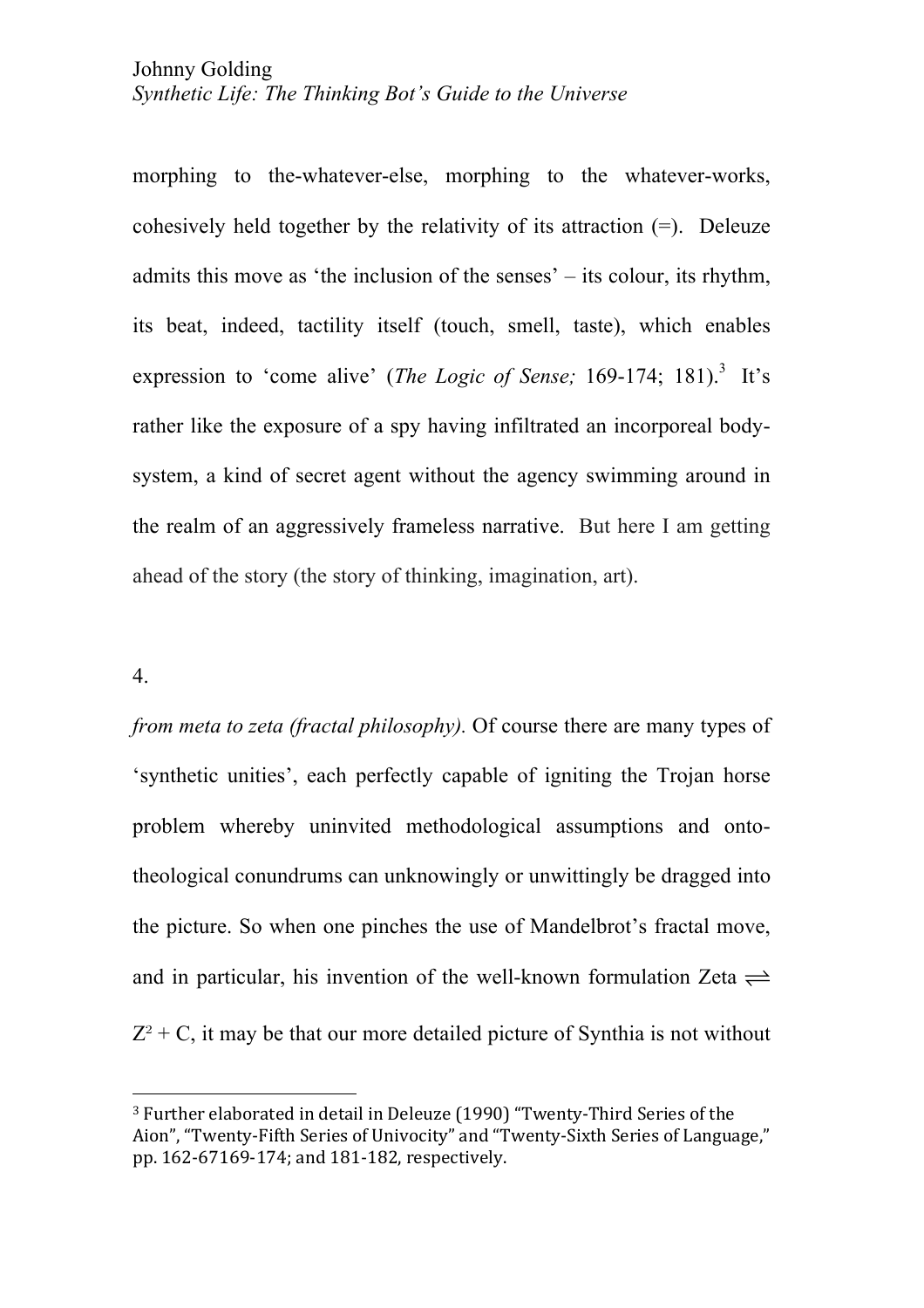its Trojans. For the re-iterative ana-materialist dimension/slice of reality she embodies; a kind of 'dry dream' version of Nietzsche's more sensuously wet 'eternal return', our Synthia may become both the wild child, always already 'greater than the sum of her parts' and, simultaneously, a rather dull minutiae of her presence. But this move, away from the univocity of the metaphysical Concept toward the multiversal logic of what can be called 'fractal philosophy', however problematic, is long overdue. For the problem with Metaphysics, and particularly the metaphysics of dialectical synthesis, is that it simply does not work; it simply does not have the tools to address our postpostmodern Synthia.

This is not to say that, after two thousand years, the various sets of epistemological and methodological gifts falling under this wide umbrella called 'metaphysics' could be seen as anything other than complex and elegant. This is particularly true of the analytic gifts by Hegel, which, albeit have been challenged by a host of scholars including most significantly Adorno in his *Negative Dialectics* not to mention Marx in his *Poverty of Philosophy* and elsewhere, developed one of the most sophisticated encyclopedic logics on contemporary (that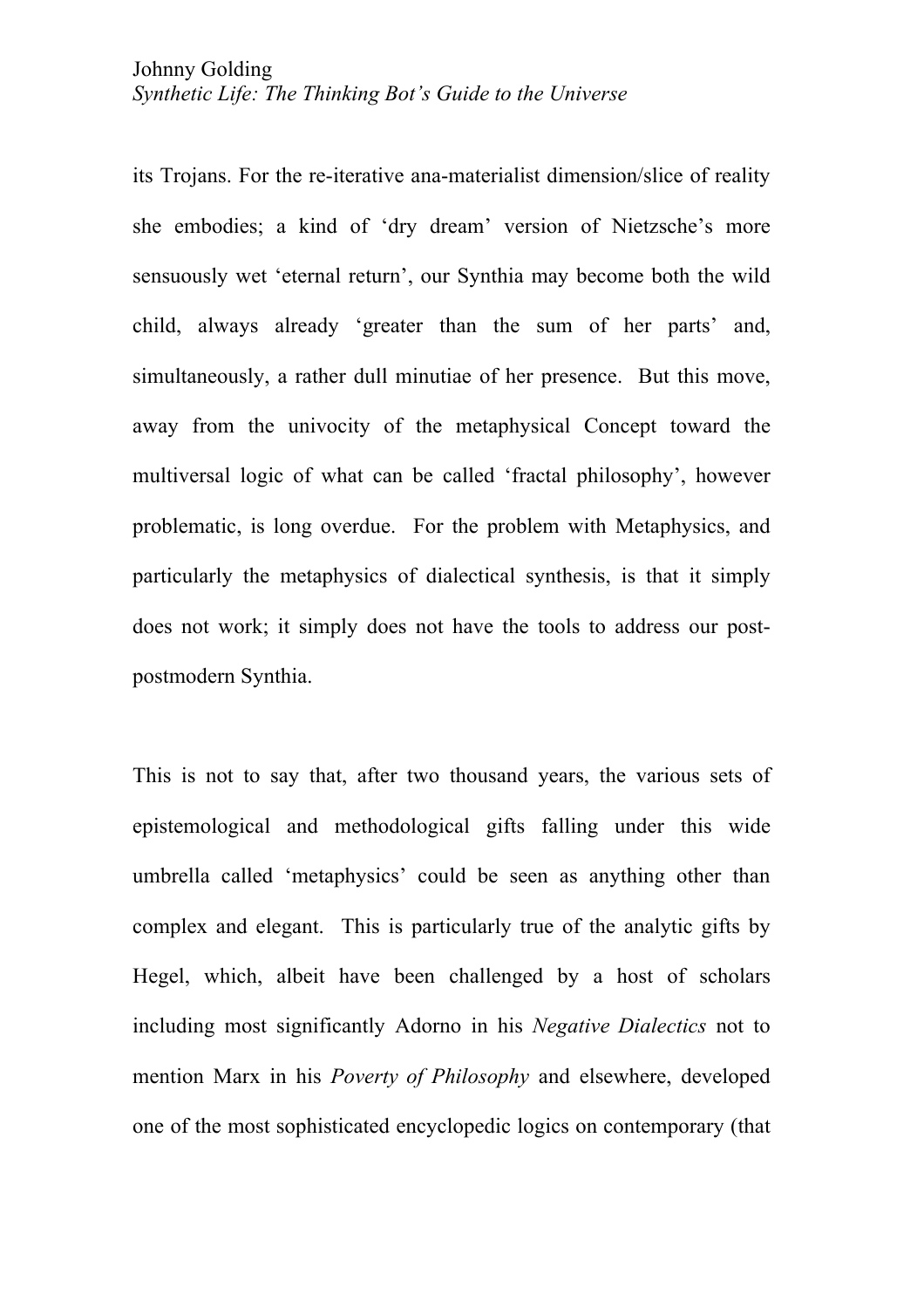is to say, modern, life) which put at its root the fundamental position of uncertainty and change without getting 'outside' the system. He did this in part by way of a subtle positioning of negation, one that was established in such a way that allowed for synthetic reason and with it, synthetic unity to express at its very core, the process of becoming/ immanence/ transcendence. (Hegel: *The Phenomenology* §1-12, §16-20, §73-85; §148; §159-163). But, however sophisticated these moves, the dialectical system did this by privileging an abyssal present; that is, one which could never be 'inhabited' analytically, politically, aesthetically, ethically, algorithmically or otherwise. This is because not only did 'the now' slip away as soon as one tried to grasp it; but the very 'territory' of the present resided in the deep cut/ excluded middle of logical contradiction, the totality of which, in producing the kind of 'synthesis' that it did, could only point to grand narratives, as the grounding of its Truth.4

With the move toward fractal philosophy, especially via Mandelbrot's 'set', the present is precisely what is inhabited. A kind of dot in the

 <sup>4</sup> For a more detailed explanation, see in particular: S. Golding, *Fractal Philosophy*  and the small matter of learning how to listen: Attunement as the Task of Art, in S. O'Sullivan and S. Zepke, *Deleuze and Contemporary Art*, (Edinburgh Press: 2010). An online version is available via Kroker and Kroker, **Code Drift,** c-Theory http://www.ctheory.net/articles.aspx?id=634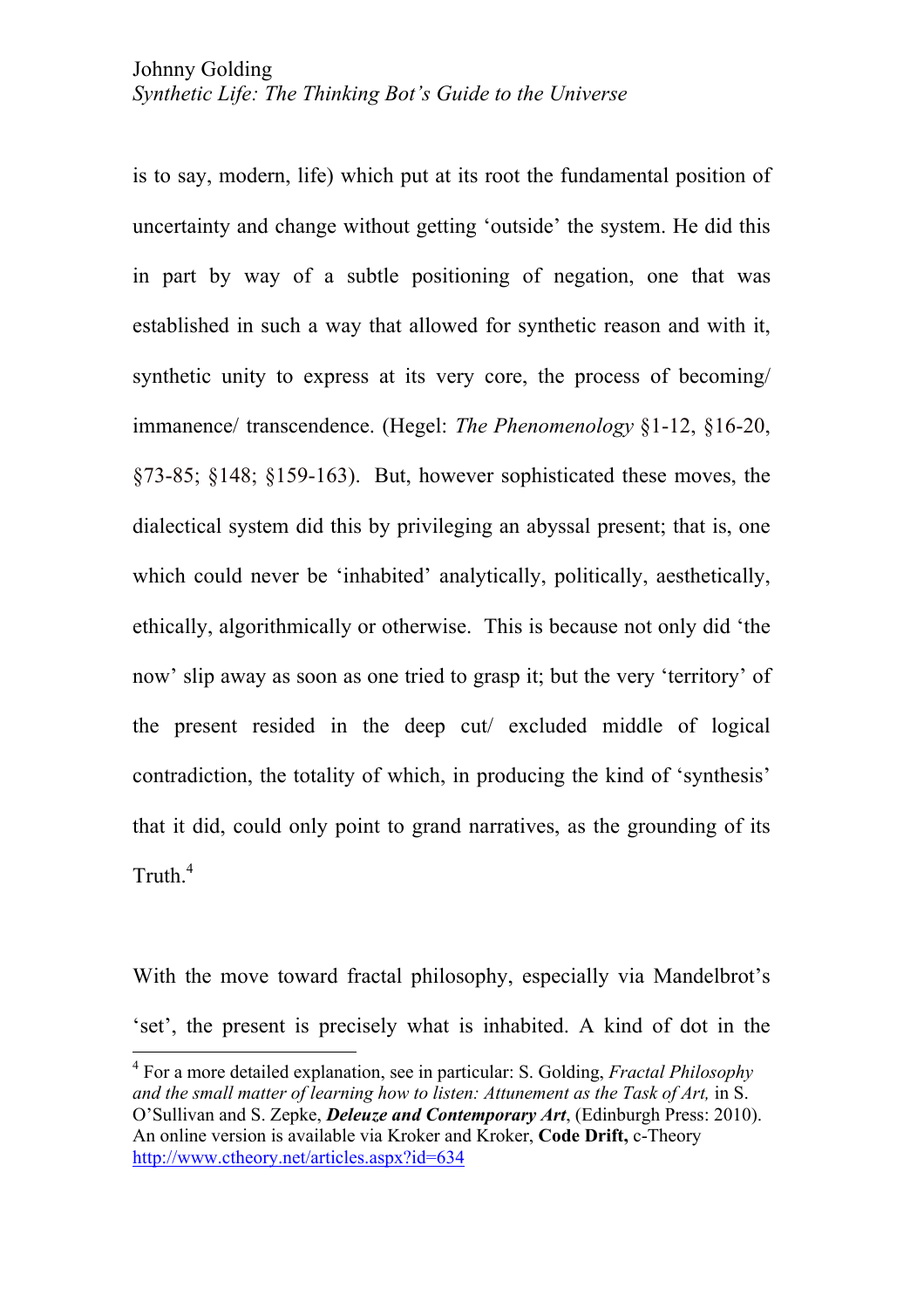hourglass of life, with the future, the past, and the elsewhere gathered via economies of circulation, planes of immanence or dimensional surface slices, the present emerges as the paradigmatic iteration of 'Zeta'.<sup>5</sup> It is posed as the unsayable-something-of-whatever-that-is replicating 'herself' via an infinite feedback sequencing loop of  $Z \rightleftharpoons Z^2 + C$ . This sequence-ing creates pattern; the pattern re-loops to create 'synthetic unity'; the process is repeated. It is a process found throughout nature; it is in every pattern of growth; it is at the basis of artificial intelligence, and how robots 'learn'. It is what Lyotard names the 'affirmative Zero' (Lyotard *Libidinal Economy:* 5,6) that is, an active morphogenesis; an active the reiteration of synthetic unities, which, on May 20, 2010 at 4.30 in the afternoon created 'life'.

5.

*what is called 'thinking' (bot version).* We stand in, or, more precisely, at, the reckoning. Caught in mid-run, whilst on the run, this 'standing' defies thinking whilst simultaneously encoding it (thinking) at the very iteration of its repeatability. A number of consequences follow. The most significant one for our purposes here is that thinking takes on a whole

 $<sup>5</sup>$  A useful guide for novices to Mandelbrot's work can be found at</sup> http://www.ddewey.net/mandelbrot/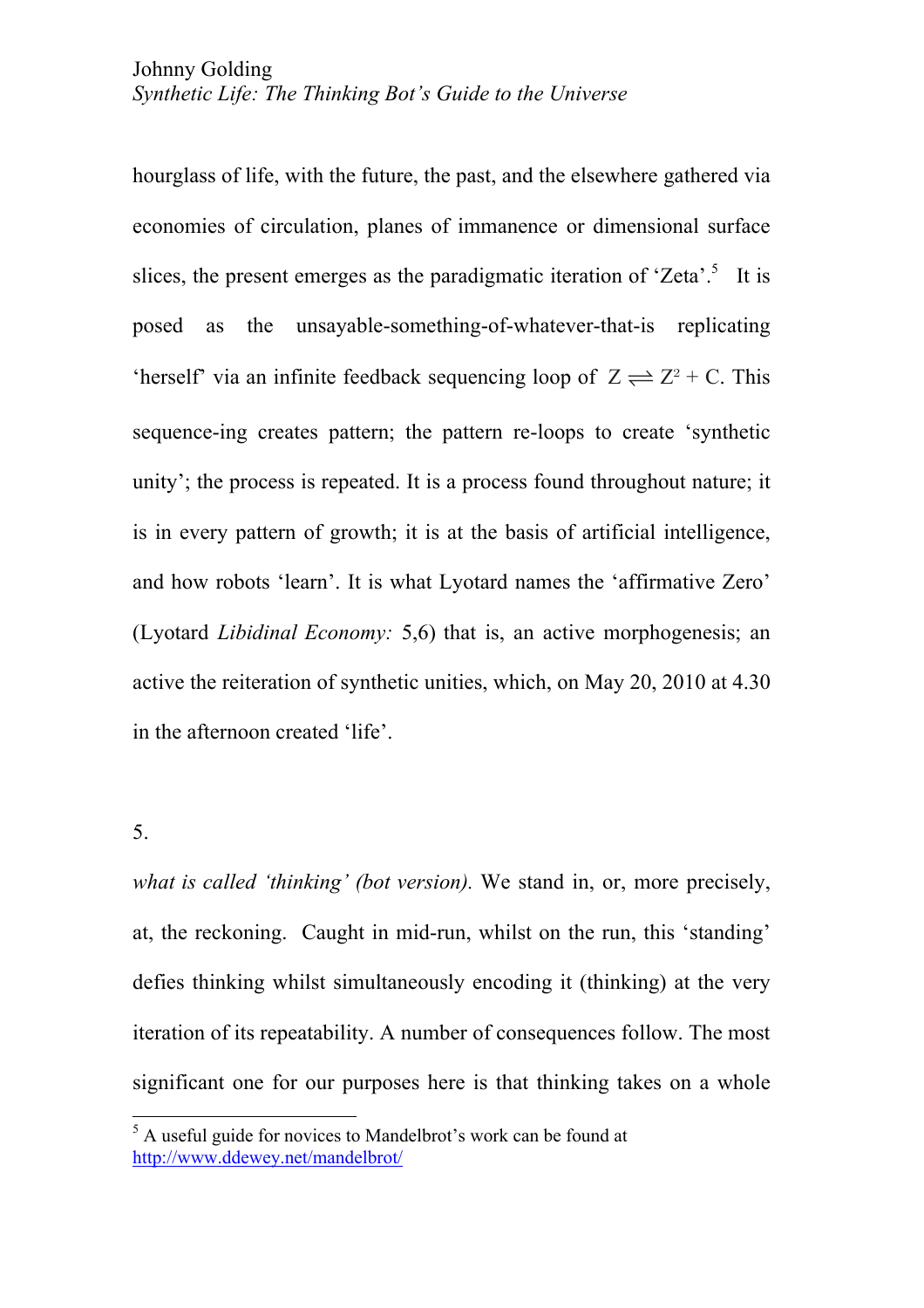new end-game-as-mid-game. In this move, the obvious, lay, sense of thinking as 'mind' or 'spirit' or 'contemplation' is immediately jettisoned. Instead, there is a return to Heidegger's provocative claim that what constitutes 'thinking' is, at the very least, an active move toward non-representational dwelling. That is, to paraphrase Heidegger, a leap away from representation, which has served only to blind 'rational man' through an over-reliance on observation, deduction, and neatly placed observational scientistism. (Heidegger *What is Called Thinking*  3-19; 39).

So what would Hegel's 'rational man', now, having leapt into nonrepresentational dwelling, make of his encounter with our warrior princess, Synthia? For make no mistake about it: it is only a matter of time when programmable learning will slip-slide into judgments, and our Turing Machine of tomorrow might well desire something more daring than ice cream with a cherry on top.

6.

*enfoldment (squaring – or rather 'folding' – the circle).* With this infinitely encoded shift to iteration, and its new forms of 'immaterial'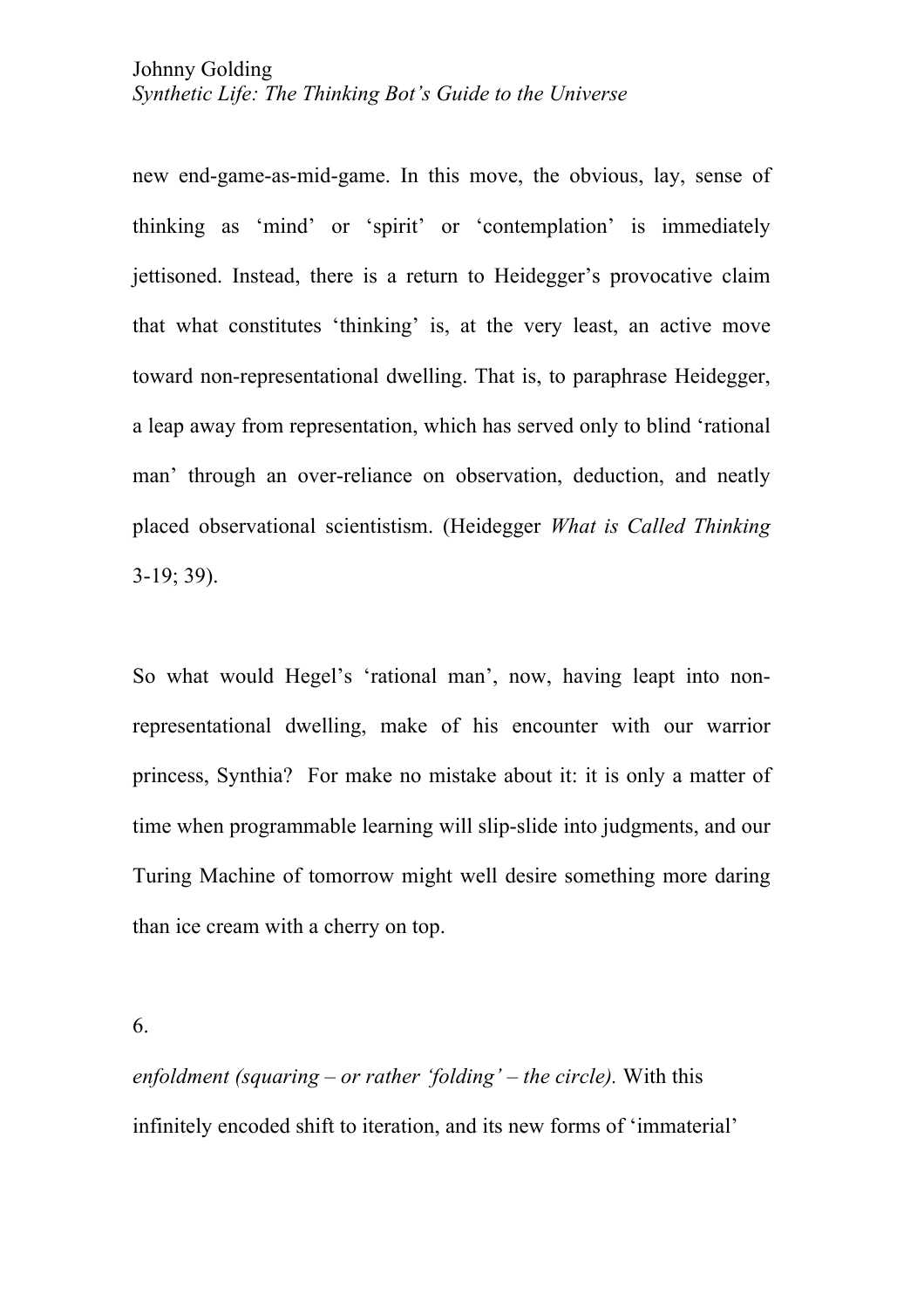/materialized 'it-selves', not only is the very notion of learning and therewith, judgment, put into question, but so too is aesthetic comprehension, political agency. What is elsewhere named as the anarepresentational, 'aural' or 'sonic' economies, a shifting away from representational thinking, Laura Marks (2010) names *enfoldment,* a "new kind of access to the invisible – whether spiritual, historical, social or political." (Marks, 3, 4-11). <sup>6</sup> Brought on by this loose canon 'the digital or media arts age', there is a shift away from representational presencing of a 'world as picture' to the (im)material presencing of a 'world as refrain'.

Everything, from power to poetics, from colour to shade, can be (and is) recast and called forth via the sonorous movements of rhythm, beat, improv, pacing. Father-Time becomes the more fleeting 'timing' or, at

 

<sup>6</sup> For 'ana-representational' see S. Golding (2009) *The Assassination of Time (or the birth of zeta-physics),* in H. Beressem / Leyla Haerkamp (Eds), Writing History/Deleuzian Events (Koln: DAAD), pp. 132-145; and her *Singular Multiplicity: the a-radical predicament [breaking the code, Part 2],* in **The Issues in Contemporary Culture and Aesthetics,** No. #10/11, (Maastricht: The Jan van Eyck Akademie, April 2000), pp. 286-292.

For works on the 'aural'/sonic economies, see S. Kennedy (2010), *A Sonic Economy* in **C-Theory***.* http://www.ctheory.net/articles.aspx?id=649.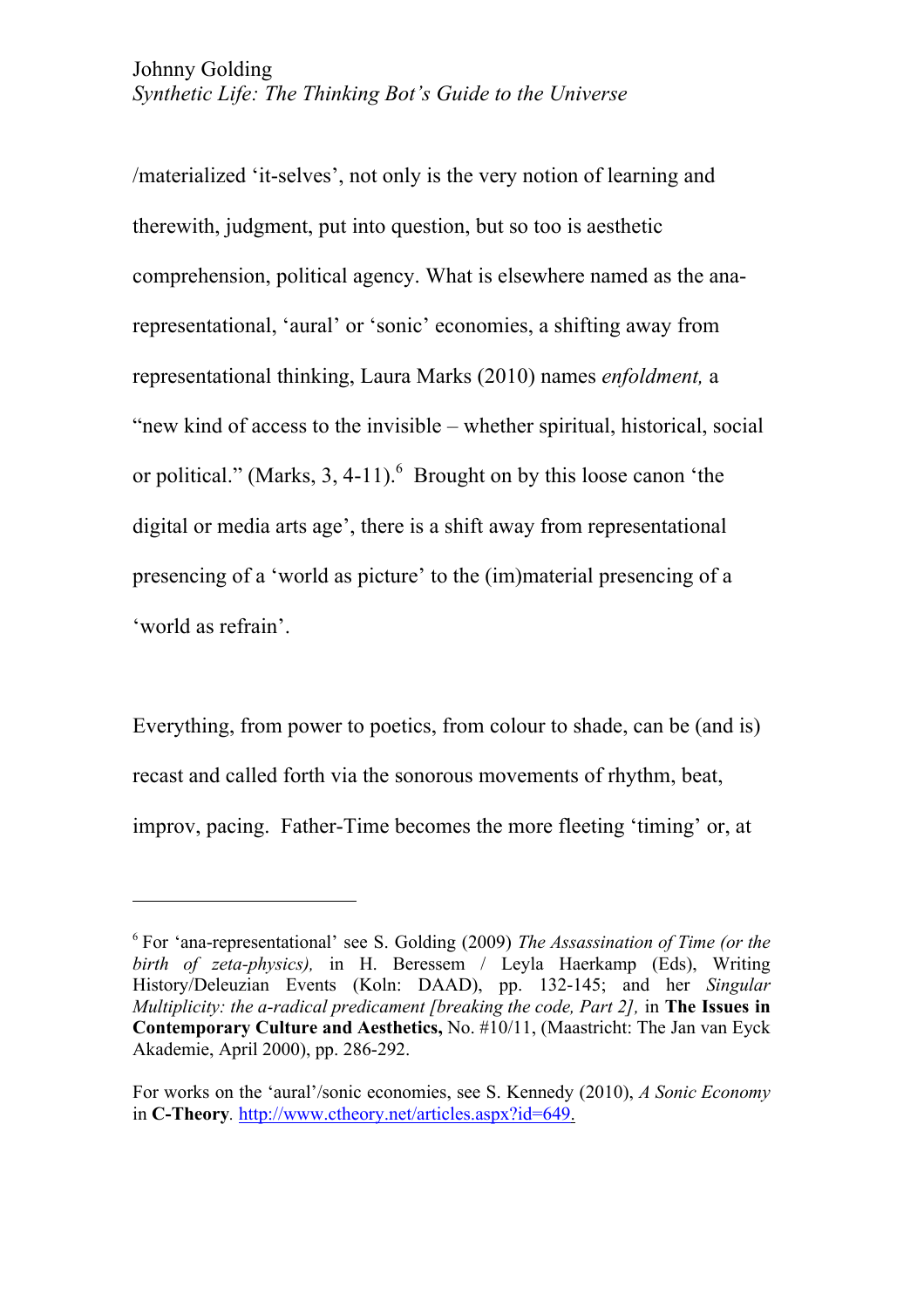its most authoritarian, a 'sometime.' Space is simply the 'territory' that all refrains inhabit, that is, the segmented, slice of history-presents, which in and of itself, have no limits (edges) and admit no 'outside' or 'inside' modalities.

"I. A child in the dark, gripped with fear, comforts himself by singing under his breath…The song is like a rough sketch of a calming and stabilising, calm and stable, centre in the heart of chaos. […] II. Now we are at home. But home does not pre-exist: it was necessary to draw a circle around that uncertain and fragile centre, to organise a limited space… This involves an activity of selection, elimination and extraction…Sonorous or vocal components are very important: a wall of sound, or at least a wall with some sonic bricks in it…One launches forth, hazards an improvisation. […] along sonorous, gestural, motor lines that mark the customary path of a child and graft themselves onto or begin to bud 'lines of drift', with different loops, knots, speeds, movement, gestures, and sonorities. These are not here successive moments in an evolution. They are three aspects of a single thing, the Refrain (*ritournelle*). […]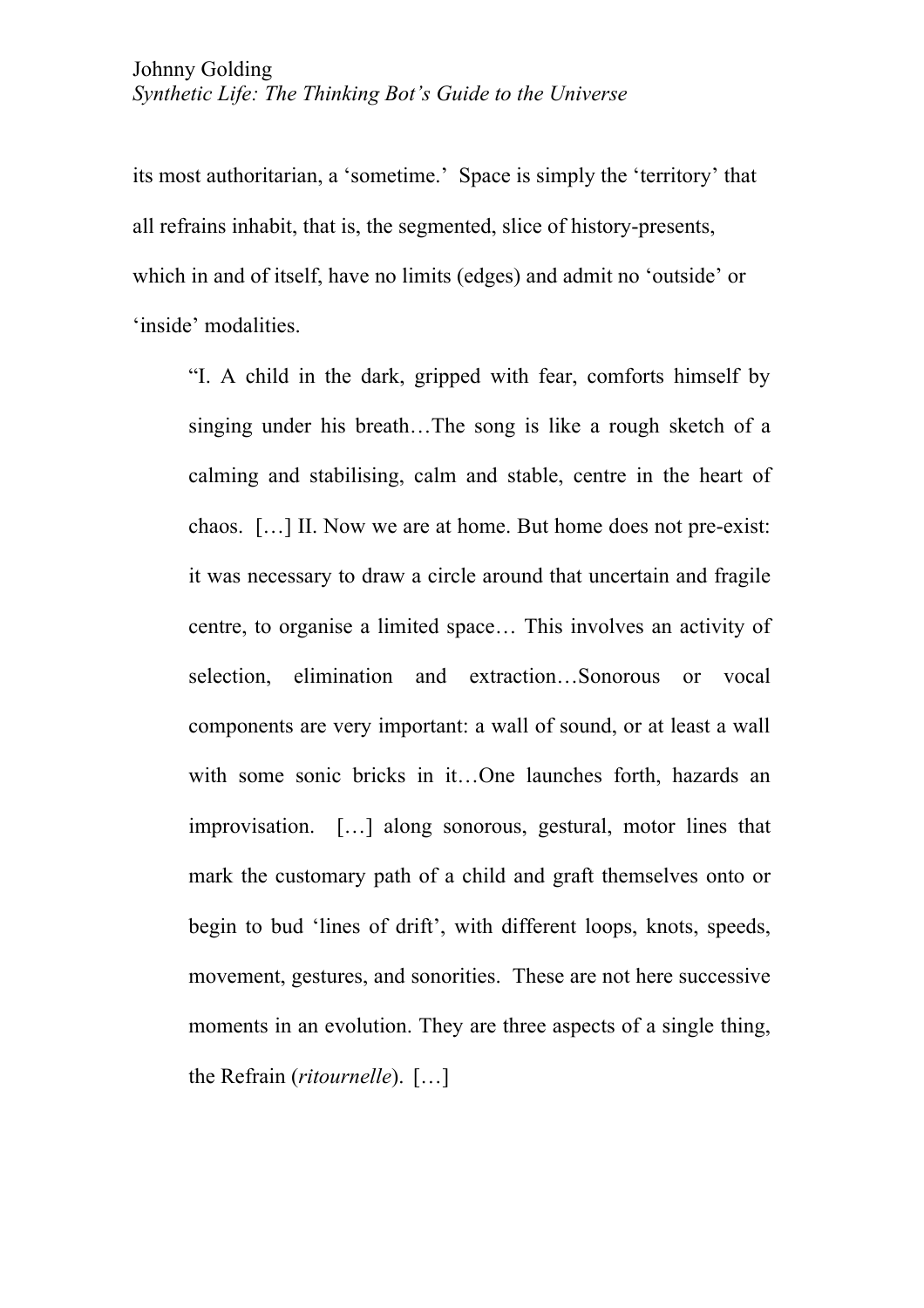The role of the refrain ... is territorial, a territorial assemblage."<sup>7</sup>

The role of the Refrain then, is both territorial and improvisational. It calls forth a reality segment, we could name, say, as '1'. This '1' emerges from some place other than the traditional zero-sum binaric Totalities of a modern/liberal-arts world. It denotes, not to mention, occupies, a critical spatiality whilst simultaneous dissipating into air. It has no weight, no volume, no 'other' to its name, but it still 'makes' sense. It names the segment, not statically, but in the beat, beat, beatings, pace, speeds of the launching forth. It is a '1' that marks out plurality as the multiple listening-gathering gestures which produce in their attunement, the 'here', right 'now'. Deleuze / Deleuze & Guattari thus present a reconditioning of 'the becoming-x', of philosophy itself: the algorithmic encodings of zeros (synthia) and ones (refrain). We might wish to call this fractal philosophy: an algorithmic hearing, a learning how to 'take note' or, in the manner of Nietzsche 'The (Synthetic) Birth of Tragedy. Deleuze simply calls it 'the task of art.'

7.

 <sup>7</sup> Deleuze and Guattari, "1837: Of the Refrain," *A Thousand Plateaus*, pp. 343-344.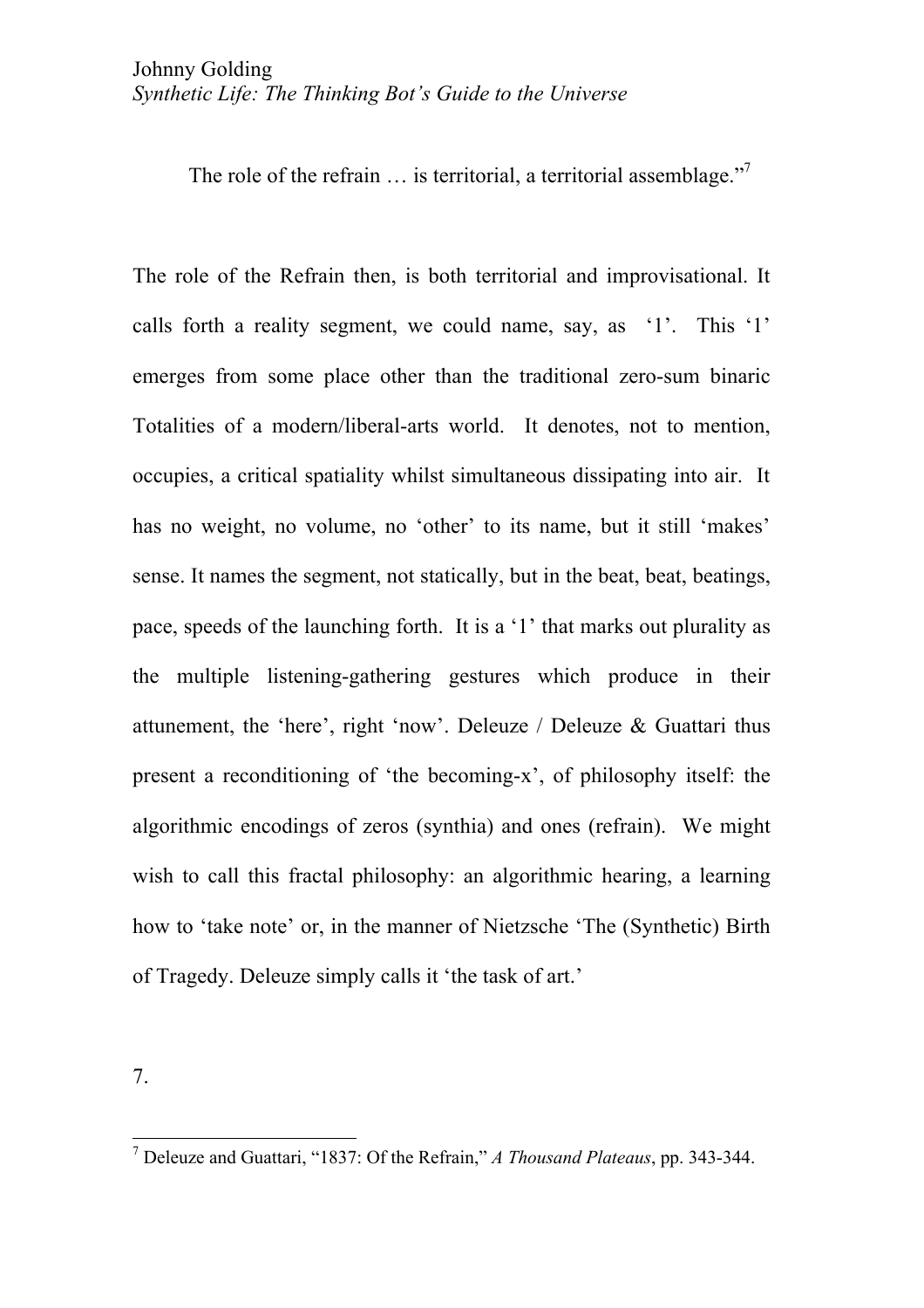*roku-gaku.* In 2009, Nobuyasu Sakonda and Masahiro Miwa (known as the Formant Brothers) produced *Les Tombeau Freddie (A Concept for Six Perspectives in Digital Music/ an Acoustic Realisation of L'Internationale).* They had been toiling with the 'being-with' of technology (as they called it) as something quite different than the usual renditions of 'simulation' or 'mere representation' of, in this case, voice, synaesthesia, pattern, art. They wanted instead, to create algorithmically a re-cognised synthetic voice that would effectively make present the raw 'alive-ness' of, in this case, Freddie Mercury singing the Communist International – in Japanese. It wasn't quite 'phonology' (the logic of the semantic voice) – as the logic itself was used only in the fractal assemblage of the imagined-real; it wasn't quite 'dada' despite the truncated (and yet oddly coherent) splices of image-text-voice. Indeed it wasn't anything that had come before; so they gave it a new name called, quite simply: roku*-gaku*, the being-with/being-there of the logic of 'techne' to grasp and pull together into an inhabitable present the 'that which lays to hand'.

It is a glimpse into the future, where the cherry has been plucked – at least in Japanese, and according to the voice of Freddie Mercury.

http://www.youtube.com/watch?v=hkfrU-EOQ-E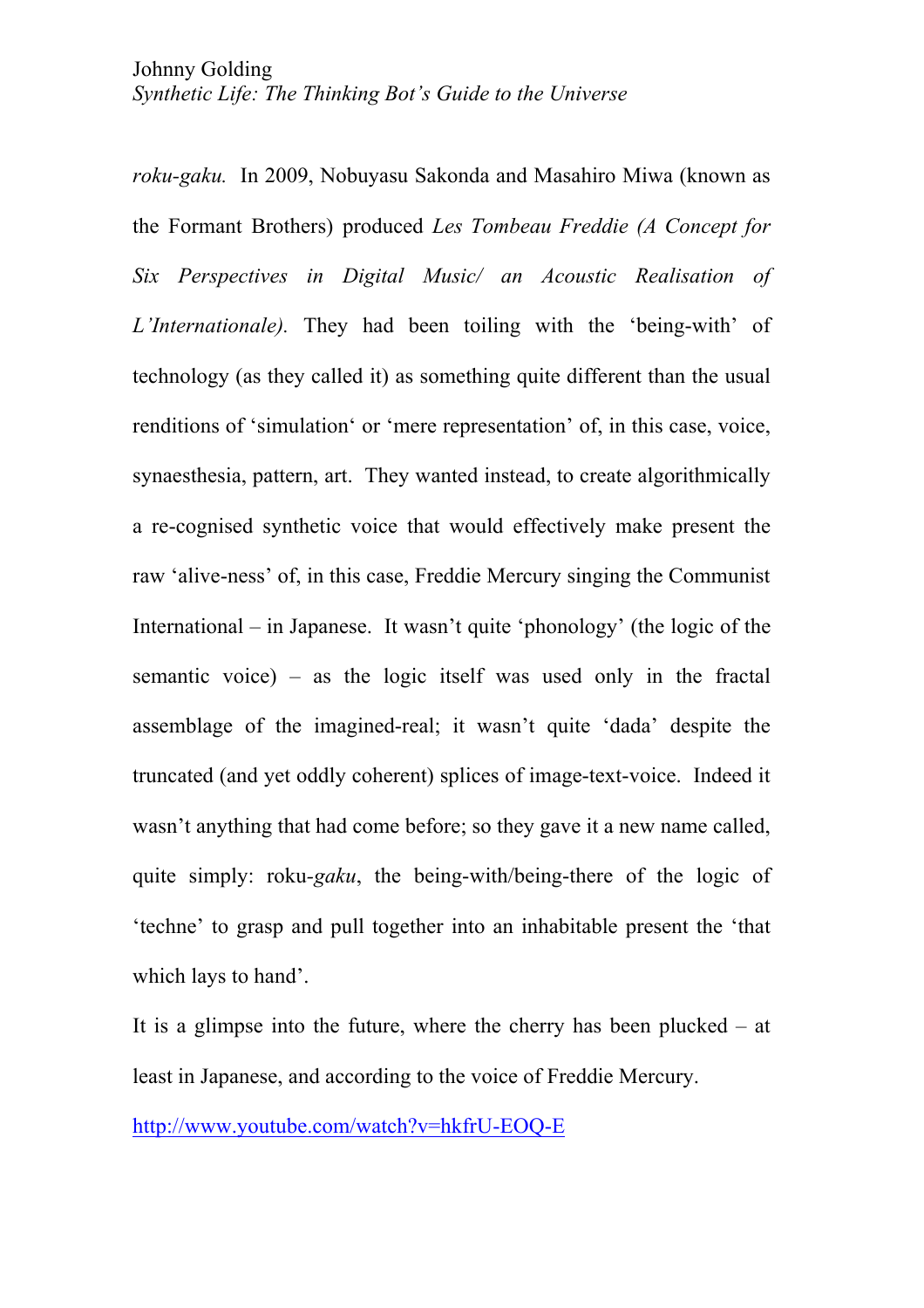It is a delicate game we are playing, after all.

## References:

Cox, Brian and Jeff Foreshaw (2009). *Why Does E= mc<sup>2</sup> (and why should we care)?* Da Cappo Press. Philadelphia.

Deleuze, Giles (1990). *The Logic of Sense.* Also cited: *Appendice 1. The Simulacrum and Ancient Philosophy* pp. 353-279. Translated by Mark Lester with Charles Stivale. Edited by Constantin V. Boundas. Columbia University Press: New York.

Golding, S. (2010). *Fractal Philosophy, Trembling the Plane of Immanence and the small matter of learning how to listen: Attunement as the Task of Art*. In S. O'Sullivan and S. Zepke (Eds). **Deleuze and Art**. Edinburgh University Press. 133-154.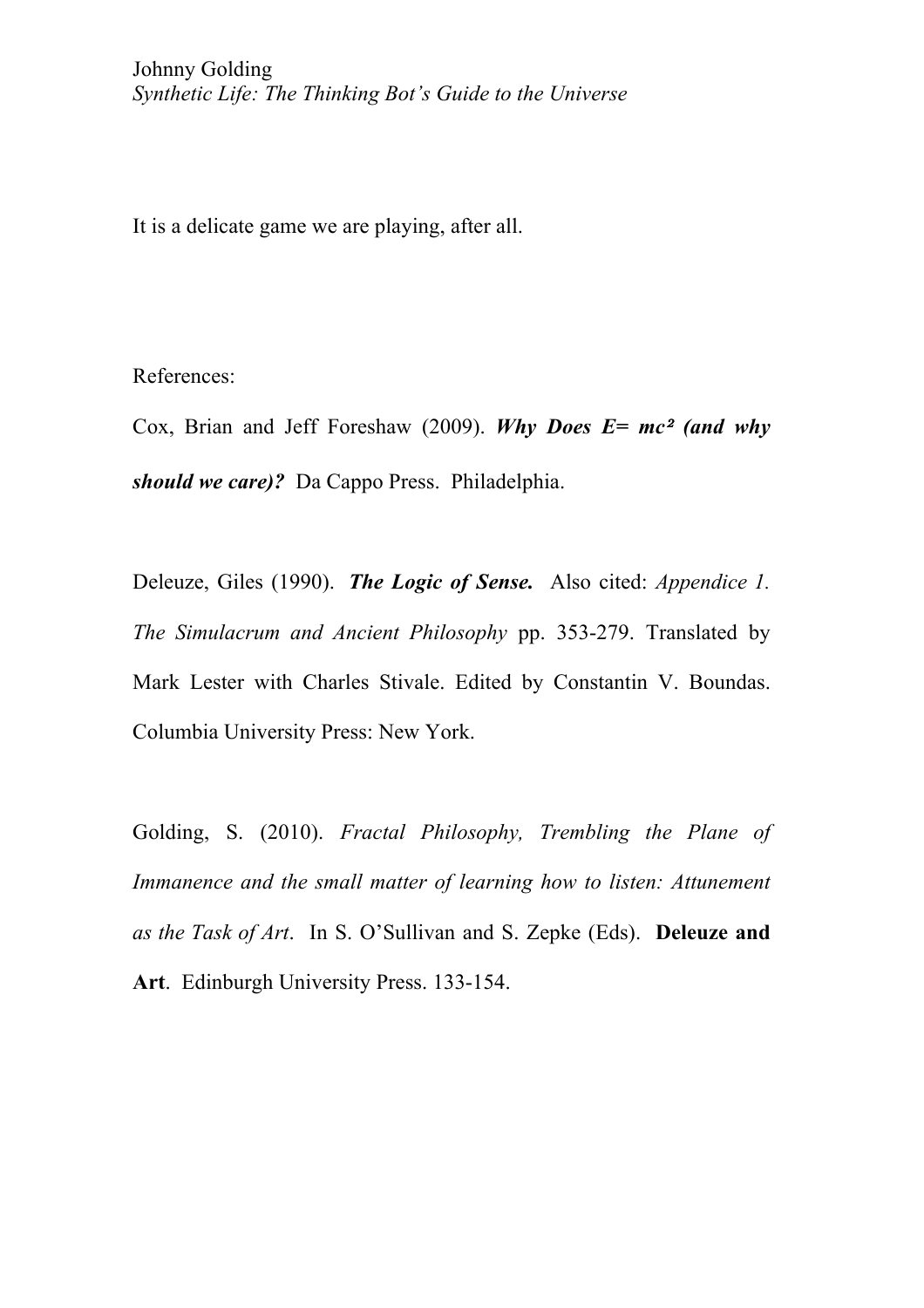Golding, S. (2009). *The Assassination of Time (or the birth of zetaphysics).* In H. Beressem and Leyla Haerkamp (Eds), **Writing History/ Deleuzian Events.** Koln: DAAD. 132-145.

Golding, S. (2000). *Singular Multiplicity: the a-radical predicament [breaking the code, Part 2].* **The Issues in Contemporary Culture and Aesthetics,** No. #10/11. Maastricht: The Jan van Eyck Akademie. 286- 292.

Hegel, G.W.F. (1977). *The Phenomenology of Spirit.* Translated by A.V.Miller. Oxford University Press. Oxford.

Heidegger, Martin (2004/1965). *What is Called 'Thinking'. A Translation of Was Heisst Denken?* Translation and Introduction by J. Glenn Gray. Harper Collins. New York.

Kennedy, S. (2010). *A Sonic Economy.* Arthur and Marilouise Kroker (Eds). **Code Drift : Essays in Critical Digital Studies. (CDS003). C-Theory***.* http://www.ctheory.net/articles.aspx?id=649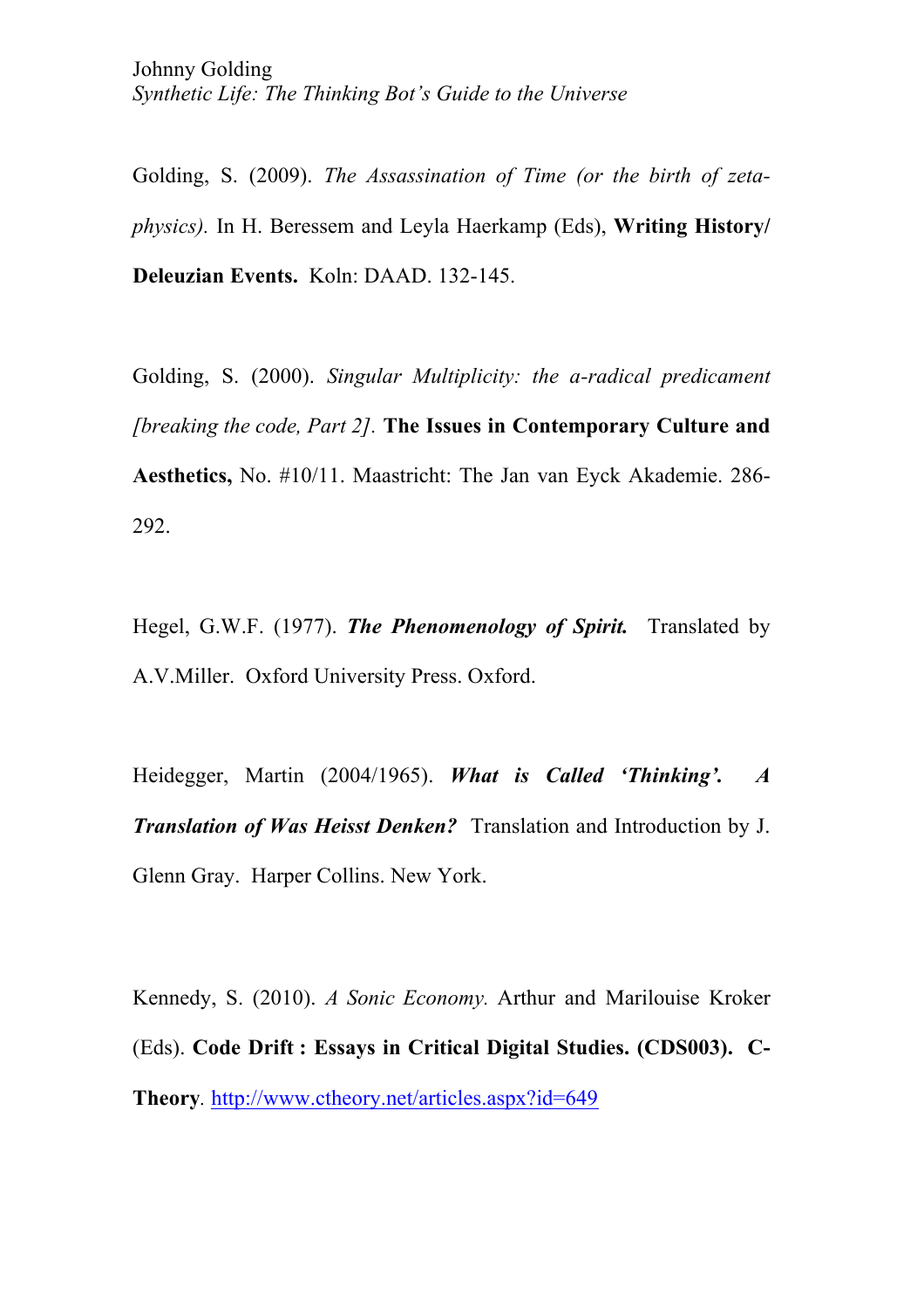Lyotard, Jean-François (2010). *Sam Francis: Leçon de Ténèbres/ Lesson of Darkness. Ecrtis sur l'art contemporain et les artistes.* Translation and Preface by Geoffrey Bennington. Edited by Herman Parret. Lieven University Press. Ghent.

Lyotard, Jean-François (1993). *Libidinal Economy.* Translated by Iain Hamilton Grant. The Athlone Press. London

Lyotard, Jean-François (1983). *Discourse Figure: The Utopia behind the Scenes of the Phantasy* in *Theatre Journal*, Vol. 35, No. 3, *The Poetics of Theatre*, pp. 333-357. Translated by Mary Lydon. Johns Hopkins University Press. Baltimore.

Mandelbrot, Benoit (1977). *The Fractal Geometry of Nature.* International Business Machines Thomas J. Watson Research Center. W.H. Freeman & Company. New York.

Marks, Laura (2010). *Enfoldment and Infinity: An Islamic Genealogy of New Media Art.* MIT. Cambridge.